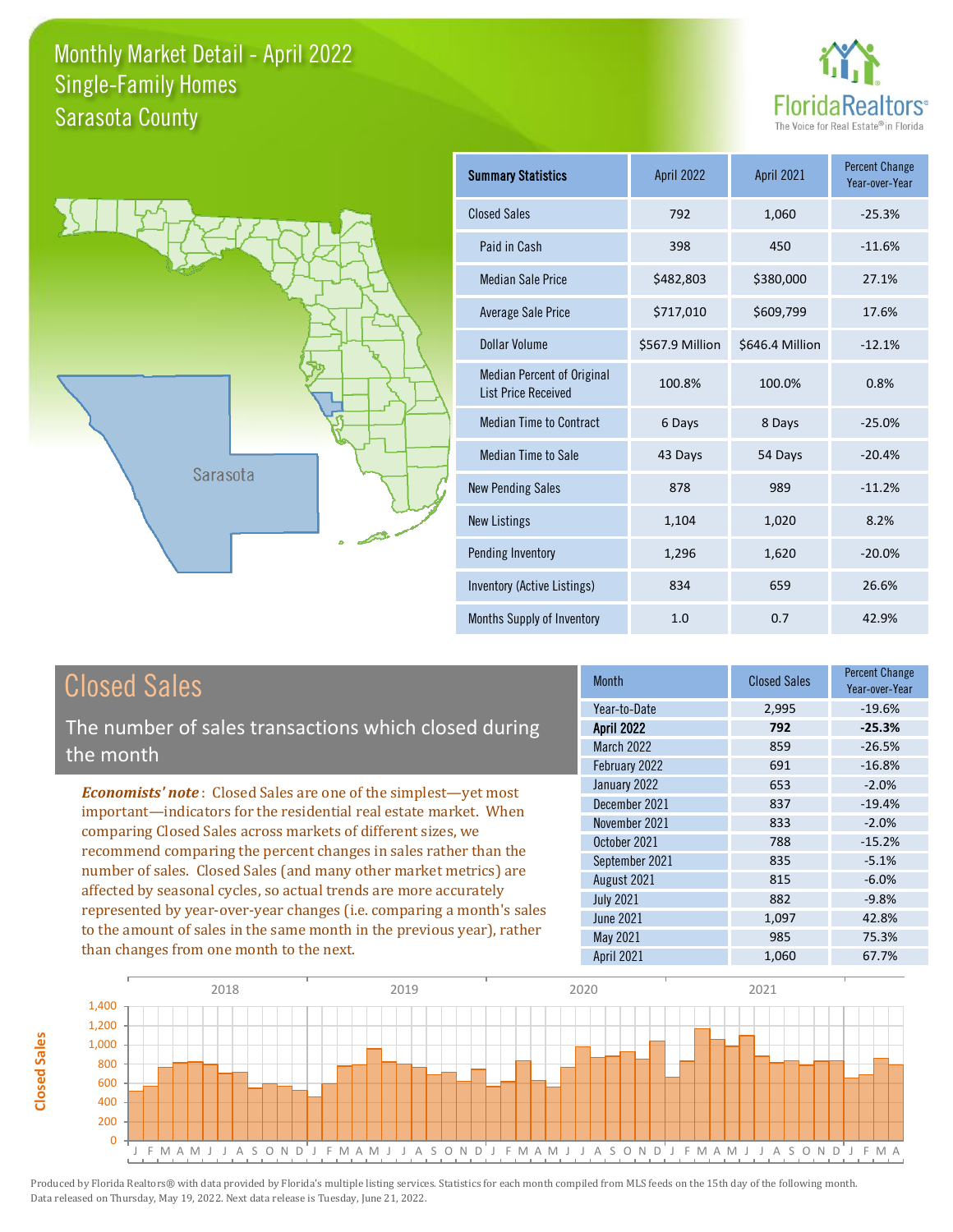this statistic should be interpreted with care.



525 136.5%

| Cash Sales                                                                      | <b>Month</b>      | <b>Cash Sales</b> | <b>Percent Change</b><br>Year-over-Year |
|---------------------------------------------------------------------------------|-------------------|-------------------|-----------------------------------------|
|                                                                                 | Year-to-Date      | 1,482             | $-6.0\%$                                |
| The number of Closed Sales during the month in which                            | <b>April 2022</b> | 398               | $-11.6%$                                |
| buyers exclusively paid in cash                                                 | <b>March 2022</b> | 433               | $-12.2%$                                |
|                                                                                 | February 2022     | 346               | $-5.2%$                                 |
|                                                                                 | January 2022      | 305               | 13.4%                                   |
|                                                                                 | December 2021     | 357               | $-1.7%$                                 |
| <b>Economists' note</b> : Cash Sales can be a useful indicator of the extent to | November 2021     | 390               | 33.1%                                   |
| which investors are participating in the market. Why? Investors are             | October 2021      | 339               | 16.9%                                   |
| far more likely to have the funds to purchase a home available up front,        | September 2021    | 376               | 31.9%                                   |
| whereas the typical homebuyer requires a mortgage or some other                 | August 2021       | 367               | 33.0%                                   |
| form of financing. There are, of course, many possible exceptions, so           | <b>July 2021</b>  | 403               | 38.0%                                   |



### Cash Sales as a Percentage of Closed Sales

The percentage of Closed Sales during the month which were Cash Sales

*Economists' note* : This statistic is simply another way of viewing Cash Sales. The remaining percentages of Closed Sales (i.e. those not paid fully in cash) each month involved some sort of financing, such as mortgages, owner/seller financing, assumed loans, etc.

| Month             | <b>Percent of Closed</b><br>Sales Paid in Cash | <b>Percent Change</b><br>Year-over-Year |
|-------------------|------------------------------------------------|-----------------------------------------|
| Year-to-Date      | 49.5%                                          | 17.0%                                   |
| <b>April 2022</b> | 50.3%                                          | 18.4%                                   |
| <b>March 2022</b> | 50.4%                                          | 19.4%                                   |
| February 2022     | 50.1%                                          | 14.1%                                   |
| January 2022      | 46.7%                                          | 15.6%                                   |
| December 2021     | 42.7%                                          | 22.0%                                   |
| November 2021     | 46.8%                                          | 35.7%                                   |
| October 2021      | 43.0%                                          | 37.8%                                   |
| September 2021    | 45.0%                                          | 38.9%                                   |
| August 2021       | 45.0%                                          | 41.5%                                   |
| <b>July 2021</b>  | 45.7%                                          | 52.8%                                   |
| <b>June 2021</b>  | 47.9%                                          | 65.7%                                   |
| May 2021          | 44.9%                                          | 44.8%                                   |
| <b>April 2021</b> | 42.5%                                          | 34.9%                                   |

May 2021 **442** 154.0%

June 2021



Pct. of Closed Sales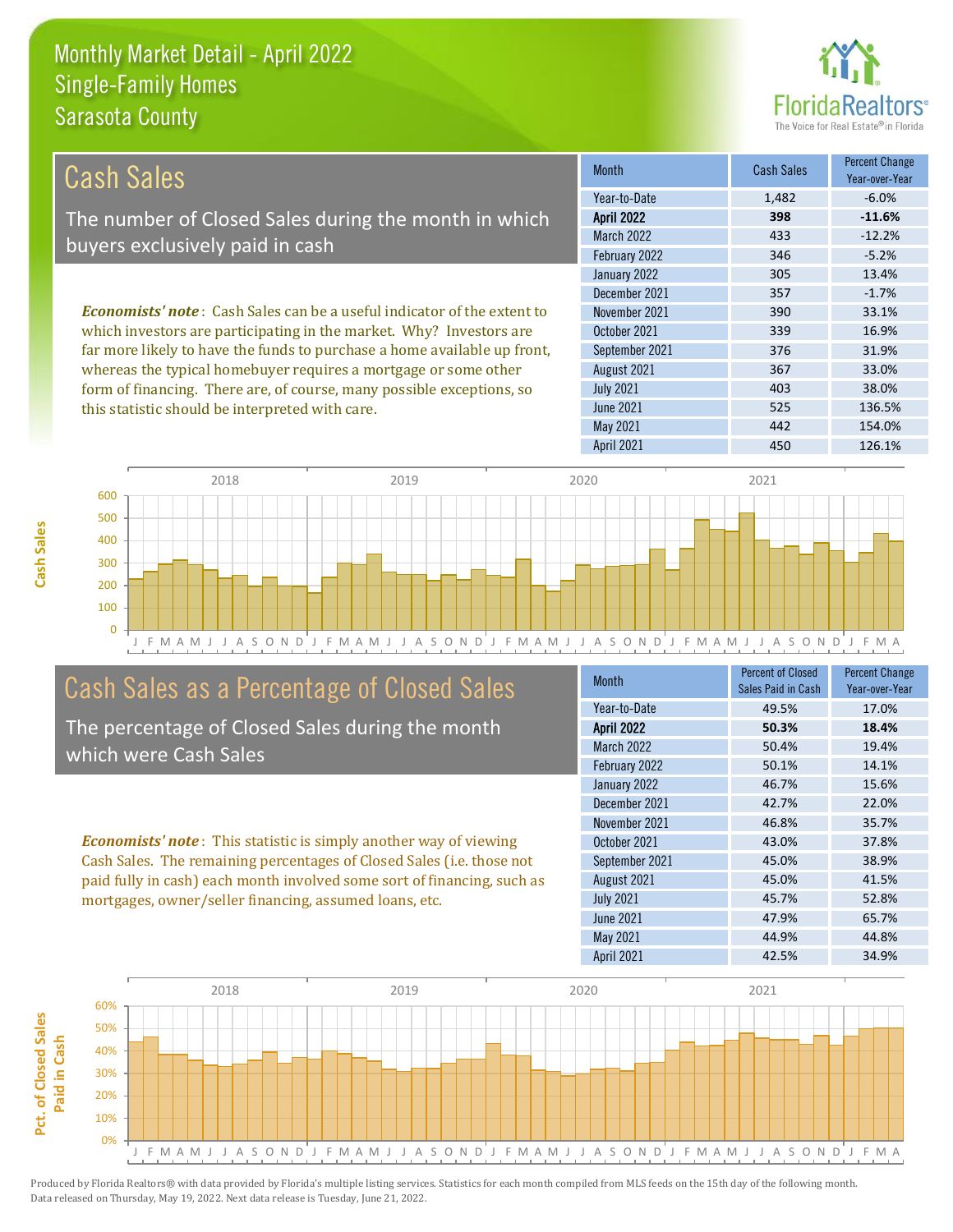

| Year-to-Date<br>\$475,000<br>28.4%<br>\$482,803<br>The median sale price reported for the month (i.e. 50%<br><b>April 2022</b><br>27.1%<br>\$487,500<br><b>March 2022</b><br>28.4%<br>of sales were above and 50% of sales were below)<br>February 2022<br>\$449,900<br>25.0%<br>January 2022<br>\$464,500<br>36.6%<br><b>Economists' note:</b> Median Sale Price is our preferred summary<br>\$435,788<br>December 2021<br>24.5%<br>statistic for price activity because, unlike Average Sale Price, Median<br>November 2021<br>\$419,225<br>19.9%<br>Sale Price is not sensitive to high sale prices for small numbers of<br>October 2021<br>\$410,000<br>18.8%<br>homes that may not be characteristic of the market area. Keep in mind<br>\$407,000<br>September 2021<br>27.8%<br>that median price trends over time are not always solely caused by<br>\$390,093<br>18.2%<br>August 2021<br>\$400,000<br>changes in the general value of local real estate. Median sale price only<br><b>July 2021</b><br>22.2%<br>\$400,150<br>31.2%<br>June 2021<br>reflects the values of the homes that sold each month, and the mix of<br>May 2021<br>\$407,000<br>36.6%<br>the types of homes that sell can change over time.<br>\$380,000<br><b>April 2021</b><br>21.3% | <b>Median Sale Price</b> | <b>Month</b> | <b>Median Sale Price</b> | <b>Percent Change</b><br>Year-over-Year |
|---------------------------------------------------------------------------------------------------------------------------------------------------------------------------------------------------------------------------------------------------------------------------------------------------------------------------------------------------------------------------------------------------------------------------------------------------------------------------------------------------------------------------------------------------------------------------------------------------------------------------------------------------------------------------------------------------------------------------------------------------------------------------------------------------------------------------------------------------------------------------------------------------------------------------------------------------------------------------------------------------------------------------------------------------------------------------------------------------------------------------------------------------------------------------------------------------------------------------------------------------------------------|--------------------------|--------------|--------------------------|-----------------------------------------|
|                                                                                                                                                                                                                                                                                                                                                                                                                                                                                                                                                                                                                                                                                                                                                                                                                                                                                                                                                                                                                                                                                                                                                                                                                                                                     |                          |              |                          |                                         |
|                                                                                                                                                                                                                                                                                                                                                                                                                                                                                                                                                                                                                                                                                                                                                                                                                                                                                                                                                                                                                                                                                                                                                                                                                                                                     |                          |              |                          |                                         |
|                                                                                                                                                                                                                                                                                                                                                                                                                                                                                                                                                                                                                                                                                                                                                                                                                                                                                                                                                                                                                                                                                                                                                                                                                                                                     |                          |              |                          |                                         |
|                                                                                                                                                                                                                                                                                                                                                                                                                                                                                                                                                                                                                                                                                                                                                                                                                                                                                                                                                                                                                                                                                                                                                                                                                                                                     |                          |              |                          |                                         |
|                                                                                                                                                                                                                                                                                                                                                                                                                                                                                                                                                                                                                                                                                                                                                                                                                                                                                                                                                                                                                                                                                                                                                                                                                                                                     |                          |              |                          |                                         |
|                                                                                                                                                                                                                                                                                                                                                                                                                                                                                                                                                                                                                                                                                                                                                                                                                                                                                                                                                                                                                                                                                                                                                                                                                                                                     |                          |              |                          |                                         |
|                                                                                                                                                                                                                                                                                                                                                                                                                                                                                                                                                                                                                                                                                                                                                                                                                                                                                                                                                                                                                                                                                                                                                                                                                                                                     |                          |              |                          |                                         |
|                                                                                                                                                                                                                                                                                                                                                                                                                                                                                                                                                                                                                                                                                                                                                                                                                                                                                                                                                                                                                                                                                                                                                                                                                                                                     |                          |              |                          |                                         |
|                                                                                                                                                                                                                                                                                                                                                                                                                                                                                                                                                                                                                                                                                                                                                                                                                                                                                                                                                                                                                                                                                                                                                                                                                                                                     |                          |              |                          |                                         |
|                                                                                                                                                                                                                                                                                                                                                                                                                                                                                                                                                                                                                                                                                                                                                                                                                                                                                                                                                                                                                                                                                                                                                                                                                                                                     |                          |              |                          |                                         |
|                                                                                                                                                                                                                                                                                                                                                                                                                                                                                                                                                                                                                                                                                                                                                                                                                                                                                                                                                                                                                                                                                                                                                                                                                                                                     |                          |              |                          |                                         |
|                                                                                                                                                                                                                                                                                                                                                                                                                                                                                                                                                                                                                                                                                                                                                                                                                                                                                                                                                                                                                                                                                                                                                                                                                                                                     |                          |              |                          |                                         |
|                                                                                                                                                                                                                                                                                                                                                                                                                                                                                                                                                                                                                                                                                                                                                                                                                                                                                                                                                                                                                                                                                                                                                                                                                                                                     |                          |              |                          |                                         |
|                                                                                                                                                                                                                                                                                                                                                                                                                                                                                                                                                                                                                                                                                                                                                                                                                                                                                                                                                                                                                                                                                                                                                                                                                                                                     |                          |              |                          |                                         |



#### Average Sale Price

The average sale price reported for the month (i.e. total sales in dollars divided by the number of sales)

*Economists' note* : Usually, we prefer Median Sale Price over Average Sale Price as a summary statistic for home prices. However, Average Sale Price does have its uses—particularly when it is analyzed alongside the Median Sale Price. For one, the relative difference between the two statistics can provide some insight into the market for higher-end homes in an area.

| <b>Month</b>      | <b>Average Sale Price</b> | <b>Percent Change</b><br>Year-over-Year |
|-------------------|---------------------------|-----------------------------------------|
| Year-to-Date      | \$673,588                 | 17.8%                                   |
| <b>April 2022</b> | \$717,010                 | 17.6%                                   |
| <b>March 2022</b> | \$661,402                 | 9.1%                                    |
| February 2022     | \$632,075                 | 17.3%                                   |
| January 2022      | \$680,882                 | 38.5%                                   |
| December 2021     | \$611,828                 | 16.5%                                   |
| November 2021     | \$548,592                 | 1.3%                                    |
| October 2021      | \$593,562                 | 20.1%                                   |
| September 2021    | \$524,901                 | 17.0%                                   |
| August 2021       | \$555,508                 | 13.2%                                   |
| <b>July 2021</b>  | \$598,947                 | 34.8%                                   |
| <b>June 2021</b>  | \$600,288                 | 36.5%                                   |
| May 2021          | \$593,764                 | 51.3%                                   |
| April 2021        | \$609,799                 | 40.0%                                   |



Produced by Florida Realtors® with data provided by Florida's multiple listing services. Statistics for each month compiled from MLS feeds on the 15th day of the following month. Data released on Thursday, May 19, 2022. Next data release is Tuesday, June 21, 2022.

**Average Sale Price**

**Average Sale Price**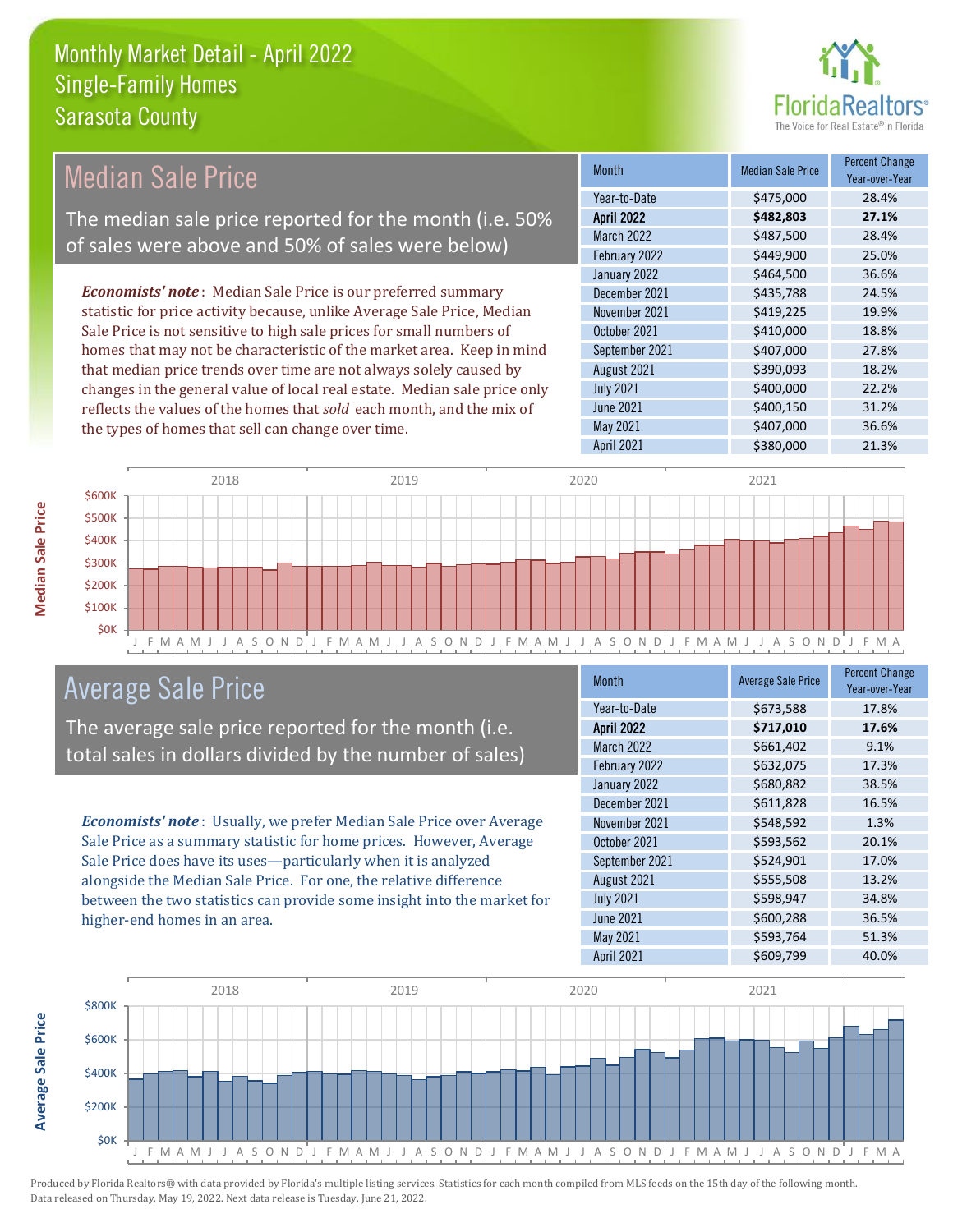

#### **Ollar Volume**

The sum of the sale prices for all sales which closed during the month

*Economists' note* : Dollar Volume is simply the sum of all sale prices in a given time period, and can quickly be calculated by multiplying Closed Sales by Average Sale Price. It is a strong indicator of the health of the real estate industry in a market, and is of particular interest to real estate professionals, investors, analysts, and government agencies. Potential home sellers and home buyers, on the other hand, will likely be better served by paying attention to trends in the two components of Dollar Volume (i.e. sales and prices) individually.

| <b>Month</b>      | Dollar Volume   | <b>Percent Change</b><br>Year-over-Year |
|-------------------|-----------------|-----------------------------------------|
| Year-to-Date      | \$2.0 Billion   | $-5.3%$                                 |
| <b>April 2022</b> | \$567.9 Million | $-12.1%$                                |
| <b>March 2022</b> | \$568.1 Million | $-19.8%$                                |
| February 2022     | \$436.8 Million | $-2.5%$                                 |
| January 2022      | \$444.6 Million | 35.8%                                   |
| December 2021     | \$512.1 Million | $-6.1%$                                 |
| November 2021     | \$457.0 Million | $-0.7%$                                 |
| October 2021      | \$467.7 Million | 1.9%                                    |
| September 2021    | \$438.3 Million | 11.0%                                   |
| August 2021       | \$452.7 Million | 6.4%                                    |
| <b>July 2021</b>  | \$528.3 Million | 21.5%                                   |
| <b>June 2021</b>  | \$658.5 Million | 95.0%                                   |
| May 2021          | \$584.9 Million | 165.2%                                  |
| April 2021        | \$646.4 Million | 134.8%                                  |



### Median Percent of Original List Price Received

The median of the sale price (as a percentage of the original list price) across all properties selling during the month

*Economists' note* : The Median Percent of Original List Price Received is useful as an indicator of market recovery, since it typically rises as buyers realize that the market may be moving away from them and they need to match the selling price (or better it) in order to get a contract on the house. This is usually the last measure to indicate a market has shifted from down to up, so it is what we would call a *lagging* indicator.

| <b>Month</b>      | Med. Pct. of Orig.<br><b>List Price Received</b> | <b>Percent Change</b><br>Year-over-Year |
|-------------------|--------------------------------------------------|-----------------------------------------|
| Year-to-Date      | 100.0%                                           | 0.0%                                    |
| <b>April 2022</b> | 100.8%                                           | 0.8%                                    |
| March 2022        | 100.0%                                           | 0.0%                                    |
| February 2022     | 100.0%                                           | 1.2%                                    |
| January 2022      | 100.0%                                           | 2.0%                                    |
| December 2021     | 100.0%                                           | 1.8%                                    |
| November 2021     | 100.0%                                           | 1.9%                                    |
| October 2021      | 100.0%                                           | 2.2%                                    |
| September 2021    | 100.0%                                           | 2.8%                                    |
| August 2021       | 100.0%                                           | 2.5%                                    |
| <b>July 2021</b>  | 100.0%                                           | 3.8%                                    |
| <b>June 2021</b>  | 100.0%                                           | 4.5%                                    |
| May 2021          | 100.0%                                           | 4.2%                                    |
| April 2021        | 100.0%                                           | 3.6%                                    |

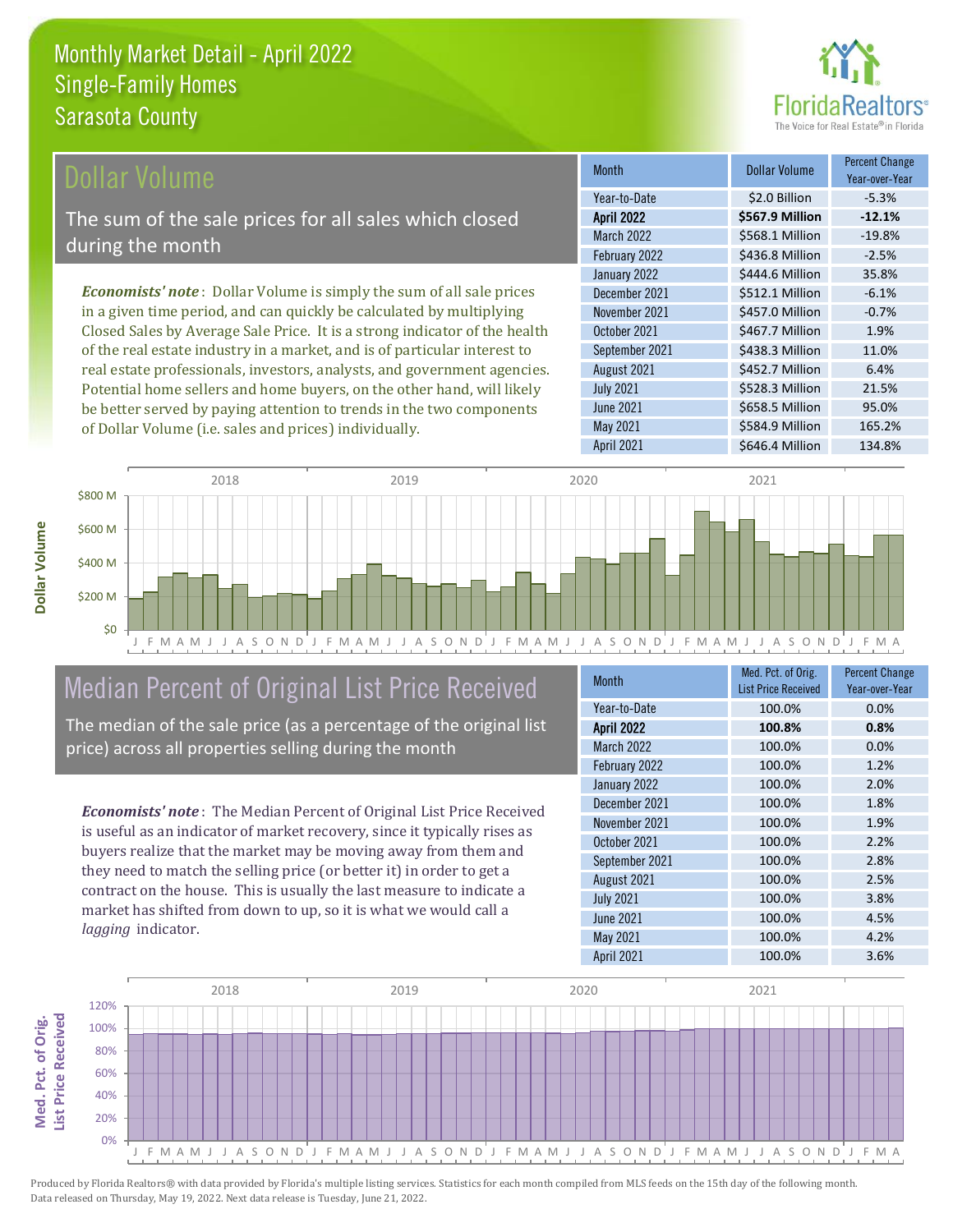

### Median Time to Contract

The median number of days between the listing date and contract date for all Closed Sales during the month

*Economists' note* : Like Time to Sale, Time to Contract is a measure of the length of the home selling process calculated for sales which closed during the month. The difference is that Time to Contract measures the number of days between the initial listing of a property and the signing of the contract which eventually led to the closing of the sale. When the gap between Median Time to Contract and Median Time to Sale grows, it is usually a sign of longer closing times and/or declining numbers of cash sales.

| <b>Month</b>      | <b>Median Time to</b><br>Contract | <b>Percent Change</b><br>Year-over-Year |
|-------------------|-----------------------------------|-----------------------------------------|
| Year-to-Date      | 6 Days                            | $-53.8%$                                |
| <b>April 2022</b> | 6 Days                            | $-25.0%$                                |
| March 2022        | 5 Days                            | $-61.5%$                                |
| February 2022     | 6 Days                            | $-64.7%$                                |
| January 2022      | 7 Days                            | $-63.2%$                                |
| December 2021     | 8 Days                            | $-55.6%$                                |
| November 2021     | 7 Days                            | $-53.3%$                                |
| October 2021      | 7 Days                            | $-66.7%$                                |
| September 2021    | 7 Days                            | $-70.8%$                                |
| August 2021       | 6 Days                            | $-80.0%$                                |
| <b>July 2021</b>  | 5 Days                            | $-90.4%$                                |
| <b>June 2021</b>  | 6 Days                            | $-89.7%$                                |
| May 2021          | 6 Days                            | $-81.3%$                                |
| April 2021        | 8 Days                            | $-75.8%$                                |



#### Median Time to Sale

**Median Time to** 

**Median Time to** 

The median number of days between the listing date and closing date for all Closed Sales during the month

*Economists' note* : Time to Sale is a measure of the length of the home selling process, calculated as the number of days between the initial listing of a property and the closing of the sale. *Median* Time to Sale is the amount of time the "middle" property selling this month was on the market. That is, 50% of homes selling this month took *less* time to sell, and 50% of homes took *more* time to sell. Median Time to Sale gives a more accurate picture than Average Time to Sale, which can be skewed upward by small numbers of properties taking an abnormally long time to sell.

| <b>Month</b>      | <b>Median Time to Sale</b> | <b>Percent Change</b><br>Year-over-Year |
|-------------------|----------------------------|-----------------------------------------|
| Year-to-Date      | 45 Days                    | $-23.7%$                                |
| <b>April 2022</b> | 43 Days                    | $-20.4%$                                |
| March 2022        | 42 Days                    | $-25.0%$                                |
| February 2022     | 43 Days                    | $-33.8%$                                |
| January 2022      | 52 Days                    | $-21.2%$                                |
| December 2021     | 48 Days                    | $-25.0%$                                |
| November 2021     | 48 Days                    | $-23.8%$                                |
| October 2021      | 47 Days                    | $-31.9%$                                |
| September 2021    | 47 Days                    | $-34.7%$                                |
| August 2021       | 47 Days                    | $-38.2%$                                |
| <b>July 2021</b>  | 48 Days                    | $-52.9%$                                |
| <b>June 2021</b>  | 48 Days                    | $-53.8%$                                |
| May 2021          | 50 Days                    | $-38.3%$                                |
| April 2021        | 54 Days                    | $-29.9%$                                |

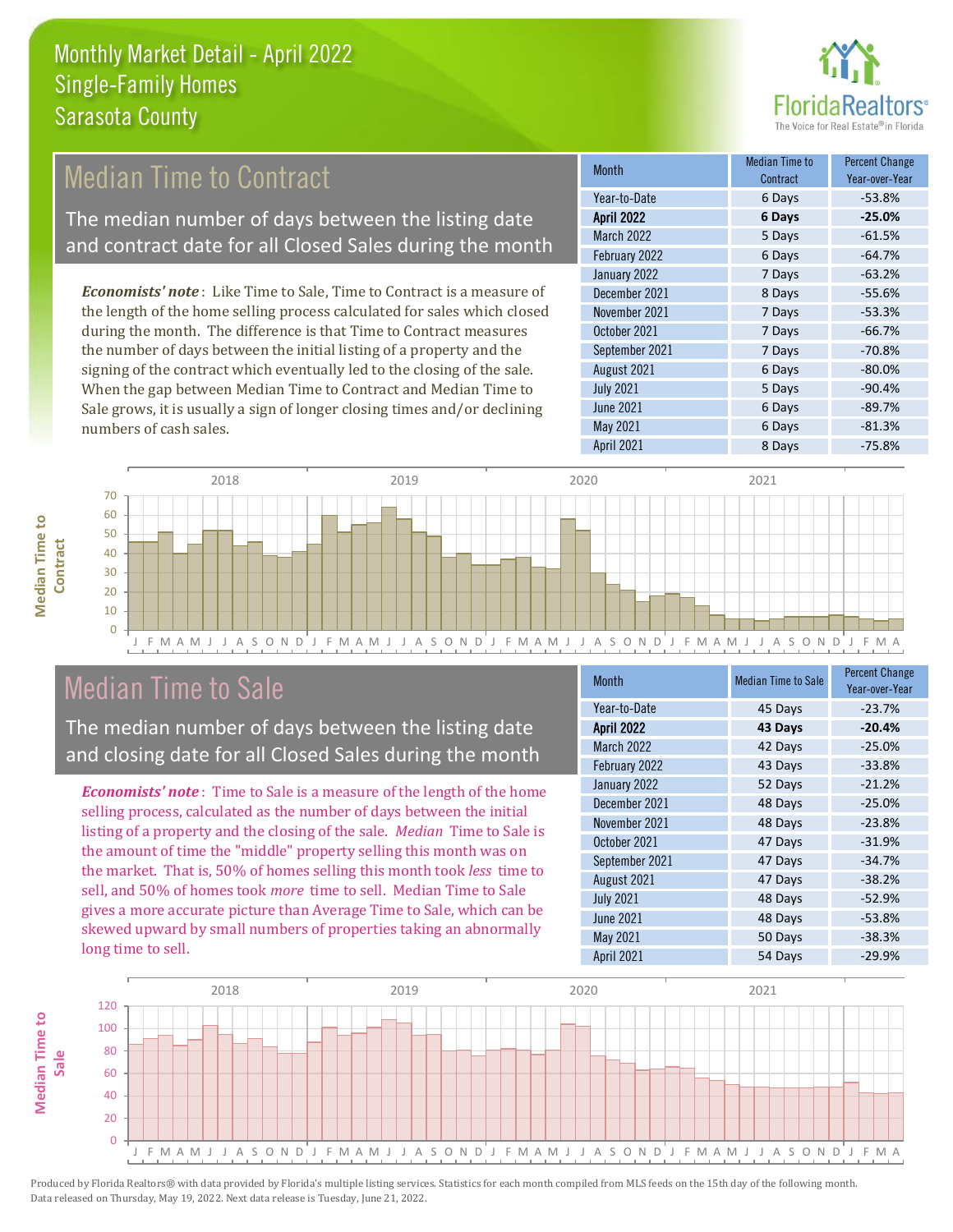

| New Pending Sales                                                             | <b>Month</b>      | <b>New Pending Sales</b> | <b>Percent Change</b><br>Year-over-Year |
|-------------------------------------------------------------------------------|-------------------|--------------------------|-----------------------------------------|
|                                                                               | Year-to-Date      | 3,253                    | $-23.0%$                                |
| The number of listed properties that went under                               | <b>April 2022</b> | 878                      | $-11.2%$                                |
| contract during the month                                                     | March 2022        | 825                      | $-24.9%$                                |
|                                                                               | February 2022     | 751                      | $-27.1%$                                |
|                                                                               | January 2022      | 799                      | $-27.8%$                                |
| <b>Economists' note:</b> Because of the typical length of time it takes for a | December 2021     | 625                      | $-15.9%$                                |
| sale to close, economists consider Pending Sales to be a decent               | November 2021     | 737                      | $-13.7%$                                |
| indicator of potential future Closed Sales. It is important to bear in        | October 2021      | 843                      | $-8.8%$                                 |
| mind, however, that not all Pending Sales will be closed successfully.        | September 2021    | 779                      | $-14.5%$                                |
| So, the effectiveness of Pending Sales as a future indicator of Closed        | August 2021       | 794                      | $-17.3%$                                |
| Sales is susceptible to changes in market conditions such as the              | <b>July 2021</b>  | 748                      | $-23.5%$                                |



# New Listings

distressed properties for sale.

The number of properties put onto the market during the month

availability of financing for homebuyers and the inventory of

*Economists' note* : New Listings tend to rise in delayed response to increasing prices, so they are often seen as a lagging indicator of market health. As prices rise, potential sellers raise their estimations of value—and in the most recent cycle, rising prices have freed up many potential sellers who were previously underwater on their mortgages. Note that in our calculations, we take care to not include properties that were recently taken off the market and quickly relisted, since these are not really *new* listings.

| <b>Month</b>      | <b>New Listings</b> | <b>Percent Change</b><br>Year-over-Year |
|-------------------|---------------------|-----------------------------------------|
| Year-to-Date      | 3,808               | $-0.7%$                                 |
| <b>April 2022</b> | 1,104               | 8.2%                                    |
| <b>March 2022</b> | 1,105               | 2.8%                                    |
| February 2022     | 788                 | $-7.1%$                                 |
| January 2022      | 811                 | $-9.2%$                                 |
| December 2021     | 630                 | $-13.7%$                                |
| November 2021     | 767                 | $-4.0%$                                 |
| October 2021      | 829                 | $-17.8%$                                |
| September 2021    | 900                 | $-4.3%$                                 |
| August 2021       | 919                 | $-1.1%$                                 |
| <b>July 2021</b>  | 941                 | 6.1%                                    |
| <b>June 2021</b>  | 915                 | 27.8%                                   |
| May 2021          | 947                 | 24.4%                                   |
| <b>April 2021</b> | 1,020               | 85.5%                                   |

April 2021 989 81.8%

June 2021 822 -17.9% May 2021 930 930 8.3%



Produced by Florida Realtors® with data provided by Florida's multiple listing services. Statistics for each month compiled from MLS feeds on the 15th day of the following month. Data released on Thursday, May 19, 2022. Next data release is Tuesday, June 21, 2022.

**New Listings**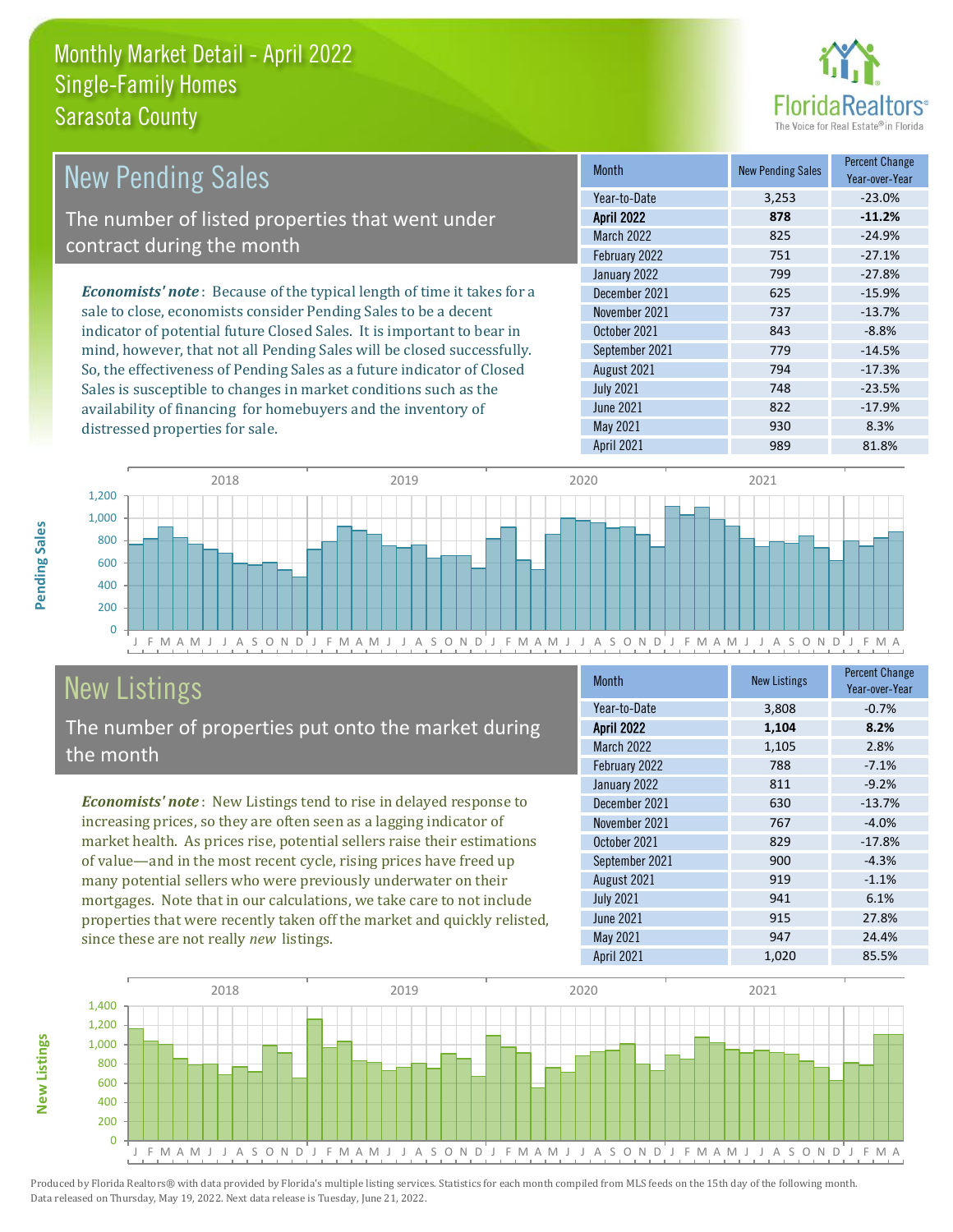

# *Economists' note* : There are a number of ways to define and calculate Inventory (Active Listings) The number of property listings active at the end of the month

Inventory. Our method is to simply count the number of active listings on the last day of the month, and hold this number to compare with the same month the following year. Inventory rises when New Listings are outpacing the number of listings that go off-market (regardless of whether they actually sell). Likewise, it falls when New Listings aren't keeping up with the rate at which homes are going off-market.

| <b>Month</b>             | Inventory | <b>Percent Change</b><br>Year-over-Year |
|--------------------------|-----------|-----------------------------------------|
| <b>YTD (Monthly Avg)</b> | 636       | $-17.6%$                                |
| <b>April 2022</b>        | 834       | 26.6%                                   |
| <b>March 2022</b>        | 690       | 1.5%                                    |
| February 2022            | 492       | $-35.2%$                                |
| January 2022             | 528       | $-46.7%$                                |
| December 2021            | 568       | $-54.7%$                                |
| November 2021            | 665       | $-51.1%$                                |
| October 2021             | 709       | $-52.6%$                                |
| September 2021           | 771       | $-49.1%$                                |
| August 2021              | 761       | $-51.7%$                                |
| <b>July 2021</b>         | 730       | $-56.7%$                                |
| <b>June 2021</b>         | 617       | $-66.8%$                                |
| May 2021                 | 620       | $-72.5%$                                |
| <b>April 2021</b>        | 659       | $-74.0%$                                |



# Months Supply of Inventory

An estimate of the number of months it will take to deplete the current Inventory given recent sales rates

*Economists' note* : MSI is a useful indicator of market conditions. The benchmark for a balanced market (favoring neither buyer nor seller) is 5.5 months of inventory. Anything higher is traditionally a buyers' market, and anything lower is a sellers' market. There is no single accepted way of calculating MSI. A common method is to divide current Inventory by the most recent month's Closed Sales count, but this count is a usually poor predictor of future Closed Sales due to seasonal cycles. To eliminate seasonal effects, we use the 12-month average of monthly Closed Sales instead.

| <b>Month</b>             | <b>Months Supply</b> | <b>Percent Change</b><br>Year-over-Year |
|--------------------------|----------------------|-----------------------------------------|
| <b>YTD (Monthly Avg)</b> | 0.8                  | $-11.1%$                                |
| <b>April 2022</b>        | 1.0                  | 42.9%                                   |
| <b>March 2022</b>        | 0.8                  | 0.0%                                    |
| February 2022            | 0.6                  | $-33.3%$                                |
| January 2022             | 0.6                  | $-50.0%$                                |
| December 2021            | 0.6                  | $-62.5%$                                |
| November 2021            | 0.7                  | $-61.1%$                                |
| October 2021             | 0.8                  | $-60.0%$                                |
| September 2021           | 0.8                  | $-61.9%$                                |
| August 2021              | 0.8                  | $-63.6%$                                |
| <b>July 2021</b>         | 0.8                  | $-66.7%$                                |
| <b>June 2021</b>         | 0.7                  | $-74.1%$                                |
| May 2021                 | 0.7                  | $-78.1%$                                |
| <b>April 2021</b>        | 0.7                  | $-80.0%$                                |

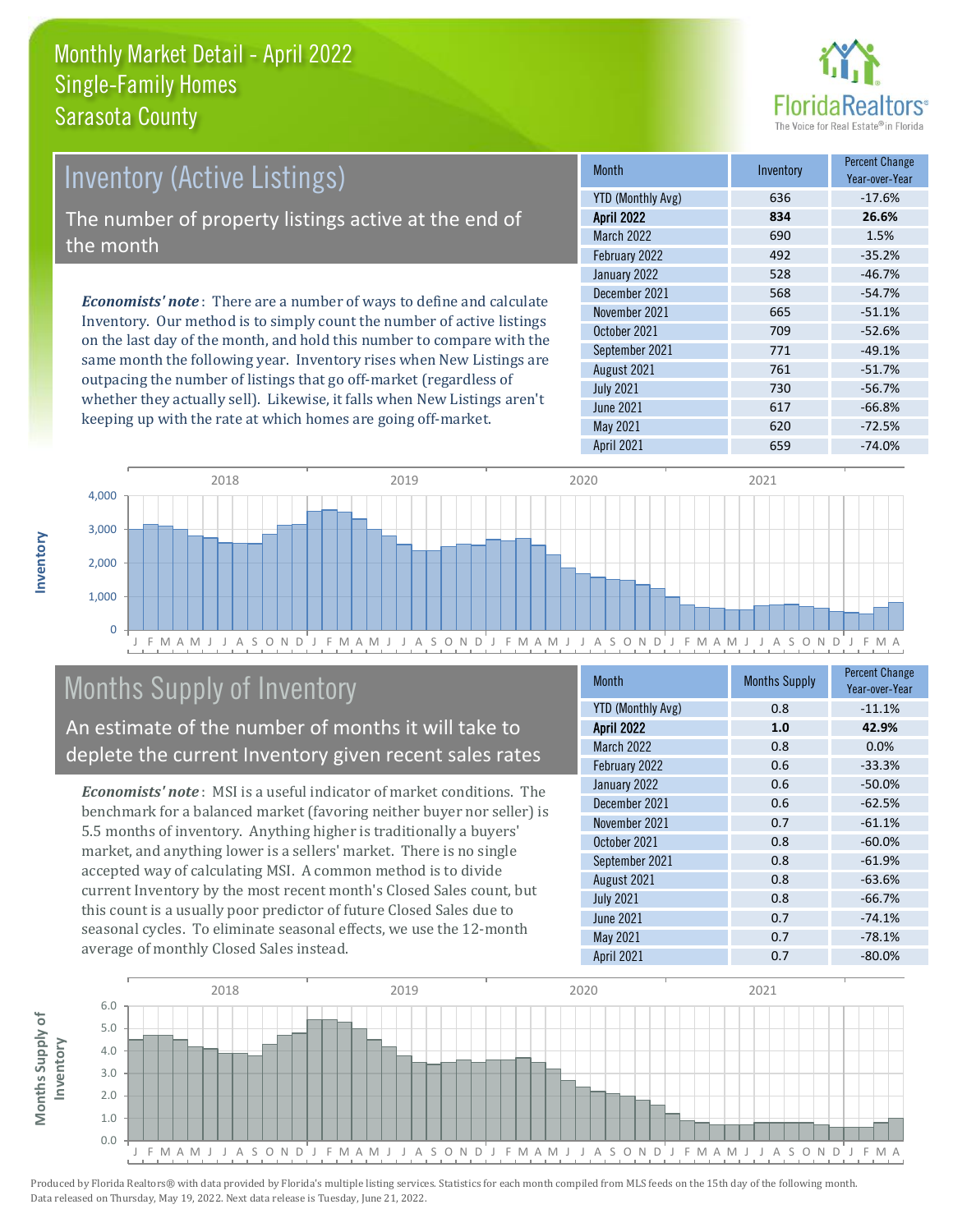

#### \$100,000 - \$149,999 3 -57.1% Sale Price Closed Sales Percent Change Year-over-Year Less than \$50,000 0 0 N/A \$50,000 - \$99,999 0 0 N/A \$150,000 - \$199,999 5 -89.6% \$200,000 - \$249,999 20 -80.4% \$400,000 - \$599,999 264 15.3% \$600,000 - \$999,999 172 13.2% *Economists' note:* Closed Sales are one of the simplest—yet most important—indicators for the residential real estate market. When comparing Closed Sales across markets of different sizes, we recommend comparing the percent changes in sales rather than the number of sales. Closed Sales (and many other market metrics) are affected by seasonal cycles, so actual trends are more accurately represented by year-over-year changes (i.e. comparing a month's sales to the amount of sales in the same month in the previous year), rather than changes from one month to the next. \$1,000,000 or more 110 110 -1.8%  $$250,000 - $299,999$  47 -69.3% \$300,000 - \$399,999 171 -33.5% **April 2021 April 2022** 300 Closed Sales by Sale Price The number of sales transactions which closed during the month



#### Median Time to Contract by Sale Price The median number of days between the listing date and contract date for all Closed Sales during the month

*Economists' note* : Like Time to Sale, Time to Contract is a measure of the length of the home selling process calculated for sales which closed during the month. The difference is that Time to Contract measures the number of days between the initial listing of a property and the signing of the contract which eventually led to the closing of the sale. When the gap between Median Time to Contract and Median Time to Sale grows, it is usually a sign of longer closing times and/or declining numbers of cash sales.

| <b>Sale Price</b>     | Median Time to<br>Contract | <b>Percent Change</b><br>Year-over-Year |
|-----------------------|----------------------------|-----------------------------------------|
| Less than \$50,000    | (No Sales)                 | N/A                                     |
| $$50,000 - $99,999$   | (No Sales)                 | N/A                                     |
| $$100,000 - $149,999$ | 1 Day                      | $-91.7%$                                |
| $$150,000 - $199,999$ | 15 Days                    | 114.3%                                  |
| \$200,000 - \$249,999 | 8 Days                     | $-11.1%$                                |
| \$250,000 - \$299,999 | 9 Days                     | 0.0%                                    |
| \$300,000 - \$399,999 | 5 Days                     | $-28.6%$                                |
| \$400,000 - \$599,999 | 5 Days                     | 0.0%                                    |
| \$600,000 - \$999,999 | 6 Days                     | $-33.3%$                                |
| \$1,000,000 or more   | 6 Days                     | $-72.7%$                                |



Produced by Florida Realtors® with data provided by Florida's multiple listing services. Statistics for each month compiled from MLS feeds on the 15th day of the following month. Data released on Thursday, May 19, 2022. Next data release is Tuesday, June 21, 2022.

**Median Time to Contract**

**Median Time to Contract**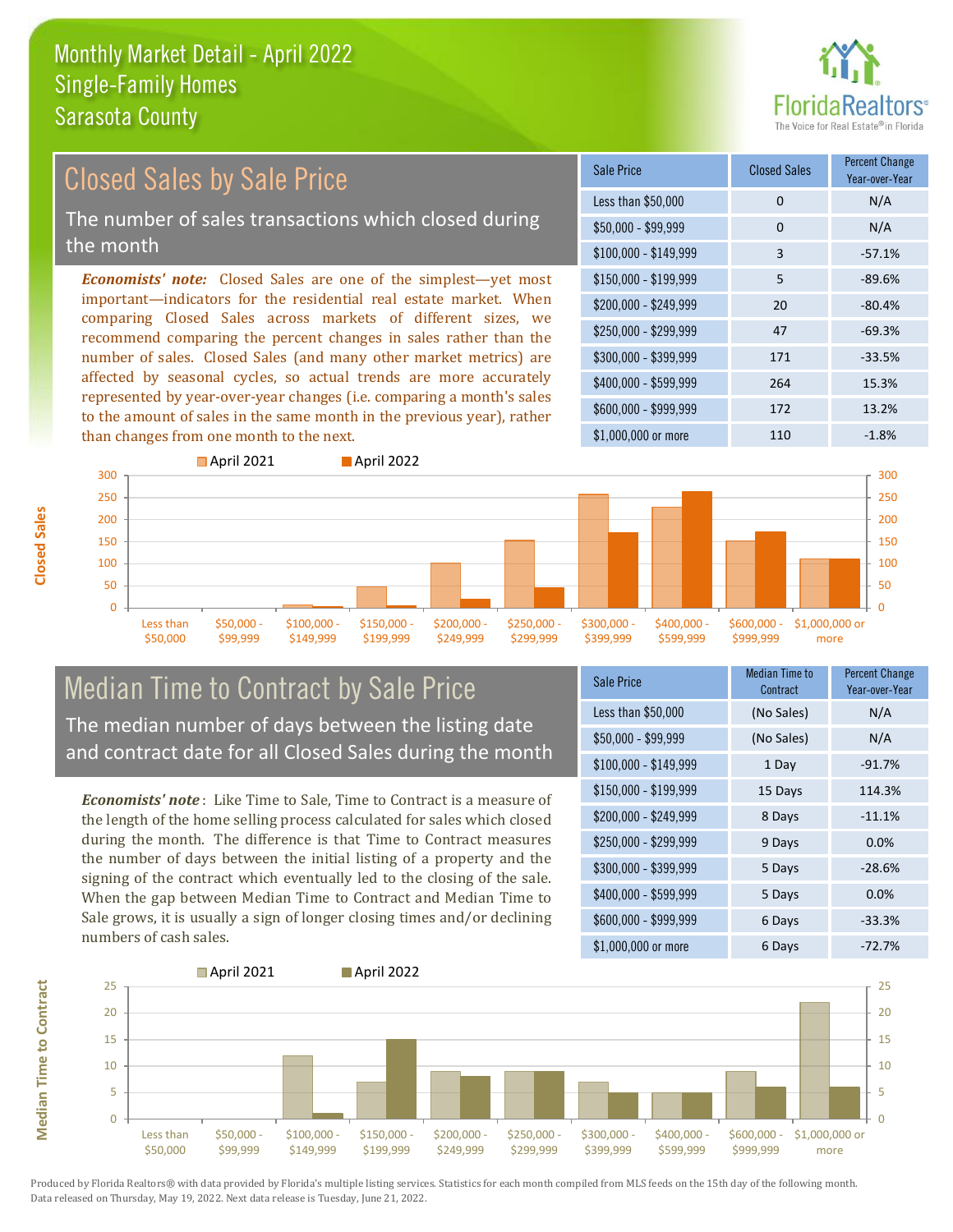

# New Listings by Initial Listing Price

The number of properties put onto the market during the month

*Economists' note:* New Listings tend to rise in delayed response to increasing prices, so they are often seen as a lagging indicator of market health. As prices rise, potential sellers raise their estimations of value—and in the most recent cycle, rising prices have freed up many potential sellers who were previously underwater on their mortgages. Note that in our calculations, we take care to not include properties that were recently taken off the market and quickly relisted, since these are not really *new* listings.

| <b>Initial Listing Price</b> | <b>New Listings</b> | <b>Percent Change</b><br>Year-over-Year |
|------------------------------|---------------------|-----------------------------------------|
| Less than \$50,000           | 0                   | N/A                                     |
| $$50,000 - $99,999$          | 0                   | $-100.0%$                               |
| \$100,000 - \$149,999        | $\mathbf{1}$        | $-85.7%$                                |
| $$150,000 - $199,999$        | 7                   | $-84.8%$                                |
| \$200,000 - \$249,999        | 30                  | $-60.5%$                                |
| \$250,000 - \$299,999        | 66                  | $-51.5%$                                |
| \$300,000 - \$399,999        | 239                 | 7.2%                                    |
| \$400,000 - \$599,999        | 333                 | 28.6%                                   |
| \$600,000 - \$999,999        | 268                 | 62.4%                                   |
| \$1,000,000 or more          | 160                 | 49.5%                                   |



**Inventory**



#### Inventory by Current Listing Price The number of property listings active at the end of the month

*Economists' note* : There are a number of ways to define and calculate Inventory. Our method is to simply count the number of active listings on the last day of the month, and hold this number to compare with the same month the following year. Inventory rises when New Listings are outpacing the number of listings that go off-market (regardless of whether they actually sell). Likewise, it falls when New Listings aren't keeping up with the rate at which homes are going off-market.

| <b>Current Listing Price</b> | Inventory    | <b>Percent Change</b><br>Year-over-Year |
|------------------------------|--------------|-----------------------------------------|
| Less than \$50,000           | 0            | $-100.0%$                               |
| $$50,000 - $99,999$          | 0            | $-100.0%$                               |
| $$100,000 - $149,999$        | $\mathbf{1}$ | $-50.0%$                                |
| $$150,000 - $199,999$        | 4            | $-76.5%$                                |
| \$200,000 - \$249,999        | 13           | $-72.9%$                                |
| \$250,000 - \$299,999        | 32           | $-50.8%$                                |
| \$300,000 - \$399,999        | 118          | 16.8%                                   |
| \$400,000 - \$599,999        | 225          | 81.5%                                   |
| \$600,000 - \$999,999        | 202          | 77.2%                                   |
| \$1,000,000 or more          | 239          | 29.2%                                   |